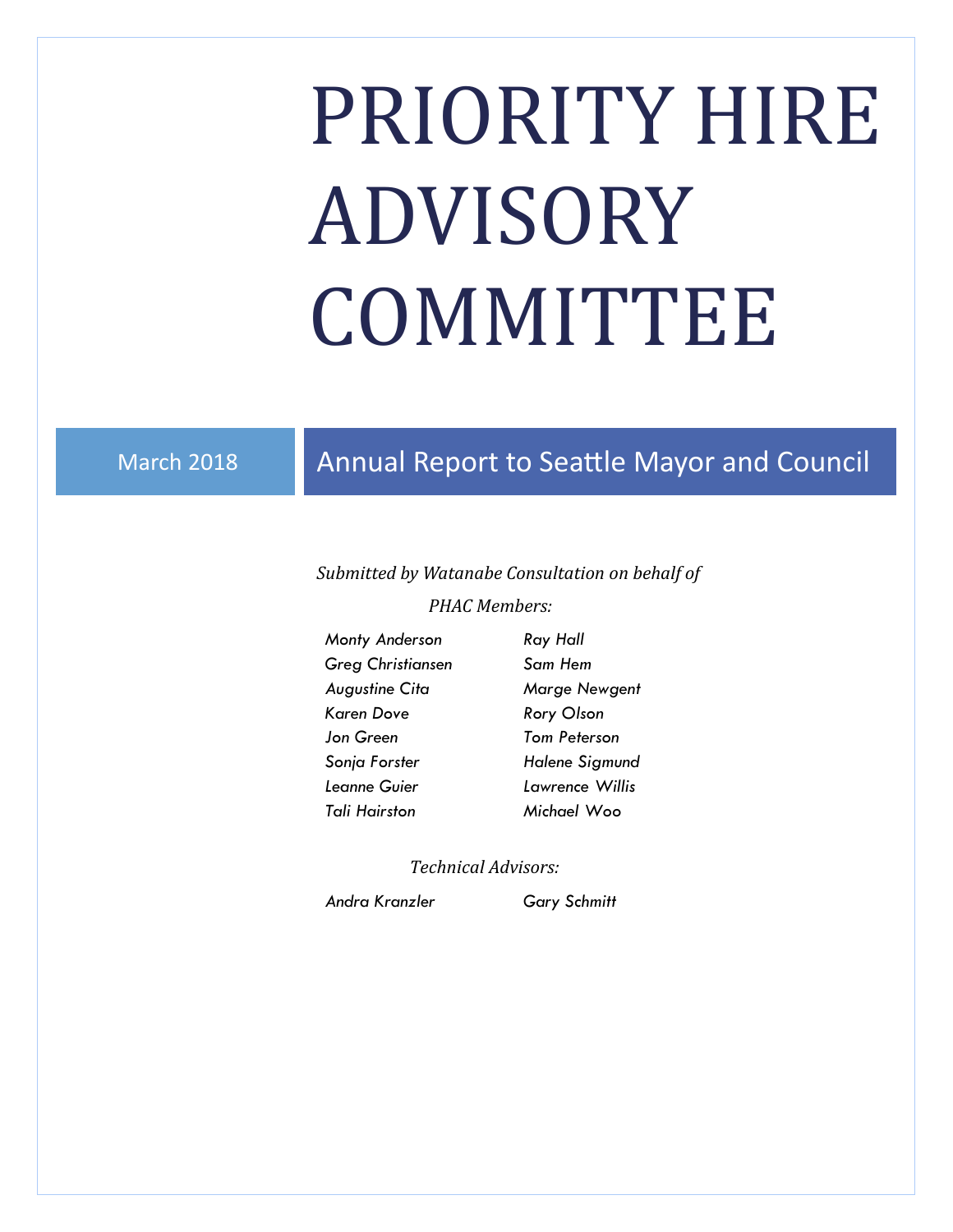# Priority Hire Advisory Committee

## **ANNUAL REPORT TO SEATTLE MAYOR AND COUNCIL**

# Table of Contents

#### I. **RECOMMENDATIONS SNAPSHOT**

- II. **PRIORITY HIRE ADVISORY COMMITTEE (PHAC)** Background PHAC Analysis, Guidance to Date & City Response PHAC Challenges and Change
- III. **PRIORITY HIRE IMPLEMENTATION** Framework for PHAC Guidance on Priority Hire Implementation
- **IV. PHAC RECOMMENDATIONS FOR 2018**  New Recommendations by Focus Area Prior Year Recommendations & City Action

#### V. **APPENDICES**

A - PHAC Construction Pipeline Analysis B - PHAC Member List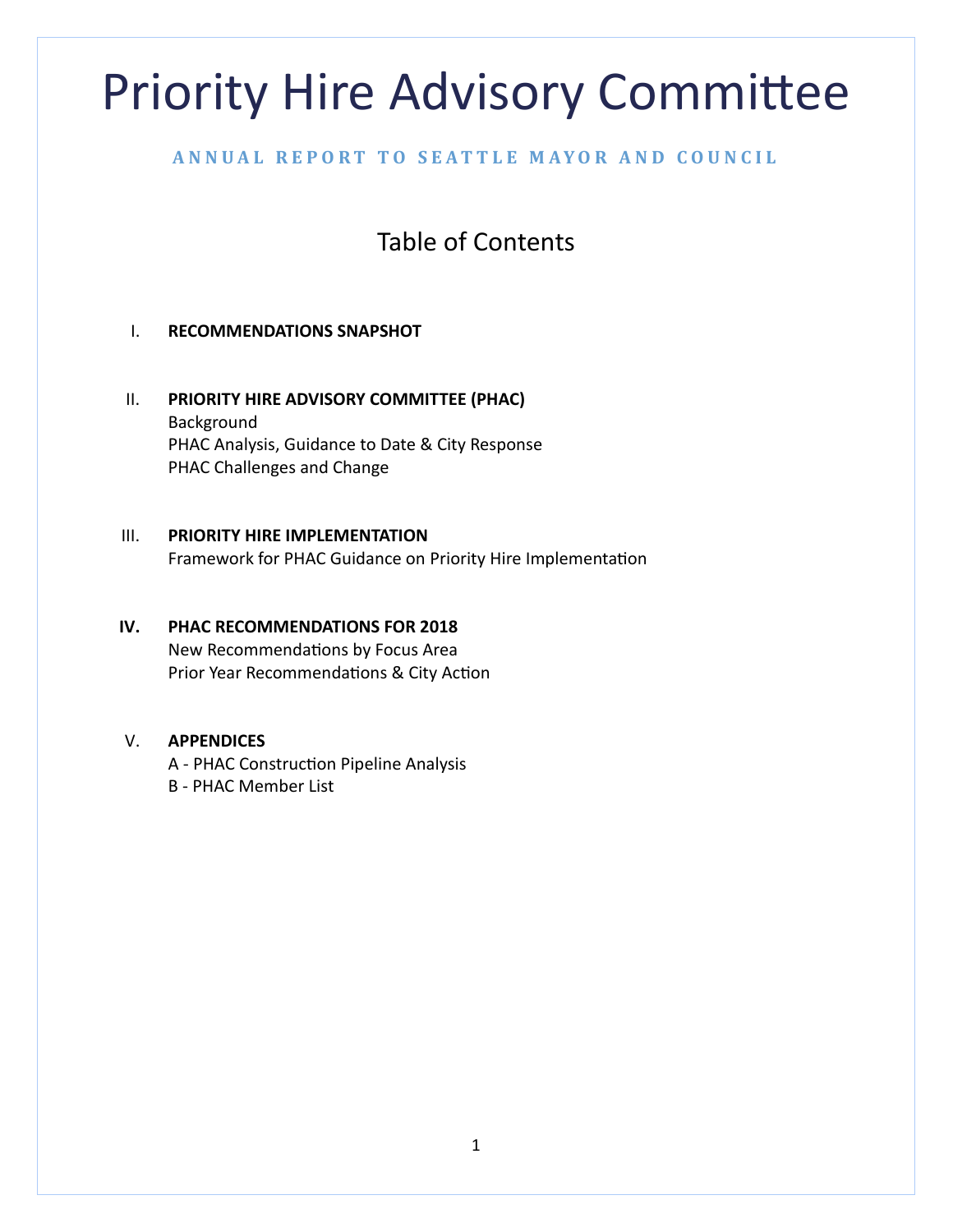# **RECOMMENDATIONS FOR 2018**

- I. Reaching Priority Hire (PH) Target Populations *Increase recruitment into preapprenticeship*
	- 1. Ensure good upfront screening for enrollment and retention

Continue/expand performance-based contracts for Priority Hire outreach providers. Convene a process with appropriate partners (e.g., community, training providers, labor, contractors, etc.) to define a training curriculum for outreach providers that serves as a resource/provider outreach toolkit for all.

- 2. Increase readiness level of recruits Increase City outreach funding for major outreach/marketing campaign. Define outcomes in City's performance-based contracts for pre- apprenticeship programs & community outreach providers. Tap existing training/readiness support services.
- 3. Ensure staff throughout pipeline reflect Priority Hire target population Include selection criteria in City RFP/contracts for CBOs with staff/leaders of color and women.
- II. Training and Support Services *Increase retention in pre-apprenticeship*
	- 1. Increase support services and targeted case management to assist people from PH ZIP codes to be successful
	- 2. Invest in social networks that offer mentoring and support to aid in pre-apprentice retention

Provide community support for PH workers throughout pipeline.

- 3. Fund training programs with quality training, placement and retention standards and other strategies with demonstrated outcomes
- III. Job Assignment *Increase apprentices from Priority Hire ZIP codes; Increase retention from placement to journeying out and increase apprenticeships*
	- 1. Strengthen wrap around support services for PH individuals Encourage contractor-community based organizations (CBO) relationships to increase recruitment (e.g., for apprenticeships, internships, sponsorship, helper positions, testing in, etc.)
	- 2. Explore ways to streamline & prioritize PH applicants for quicker entry into the construction pipeline
	- 3. Promote labor & industries requirement for apprenticeship training curriculum on leadership and mentorship
	- 4. Increase support services and targeted case management to assist people from PH ZIP codes to be successful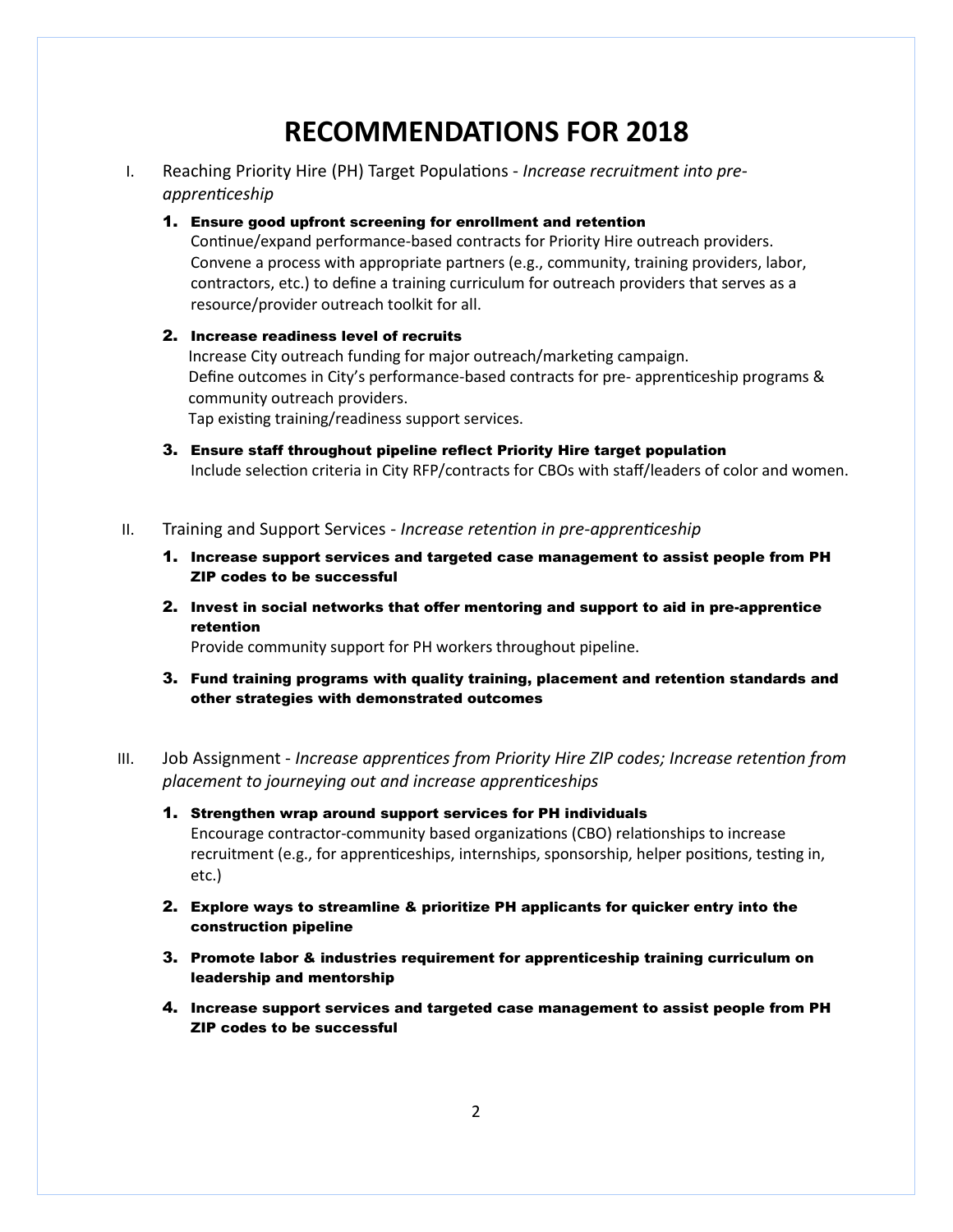- IV. On the Job Compliance *Increase Priority Hire compliance by contractors via incentives and penalties*
	- 1. Formalize existing city process of communicating PH project expectations and examples of PH success to contractors

Share PH examples with City project bidders on how contractors met PH requirements on past City projects.

2. Continue use of city's existing enforcement tools: withholding pay, deficiency rating, debarment

Define good faith effort for hiring PH workers by contractor.

3. Research feasibility and consider unintended consequences of city's use of contractor incentives (to exceed PH requirements/goals/PH worker retention) and liquidated damages for PH non-compliance

Explore incentive methods, e.g., extra bid points:

- Demonstrated exceptional PH past performance
- Contractors with no past PH experience demonstrate existing workforce of prime is 3% or above new project PH goals/requirements
- $-$  Retention of priority workers after project completion
- Additional hire of priority workers outside of City projects
- Outreach to/engagement with community pre-apprenticeship programs, outreach providers and apprenticeship programs

Explore liquidated damages (LD), Penalties per hour per worker

- Amounts based on significant amount relative to project size for impact and to deter penalty payments vs. compliance
- Use LD dollars for support services
- V. Regional Collaboration for Priority Hire *Public owners agree to a longer time for Preferred Entry and align their other Priority Hire efforts*
	- 1. Increase and standardize Preferred Entry criteria by public owners Support collaborative process to define and gain buy in for allowing Preferred Entry candidates to be within the first 2000 hours of their apprenticeship.

Public agencies using PLAs with Preferred Entry requirements recognize apprenticeship within the first 2000 hours.

- 2. Standardize PH language in each CWA/PLA across all public owners
- **3. Standardize criteria for PH ZIP code selection** (i.e., ZIP code methodology is standardized, not actual ZIP codes)

Host workshop on ZIP code criteria for building trades and other public owners.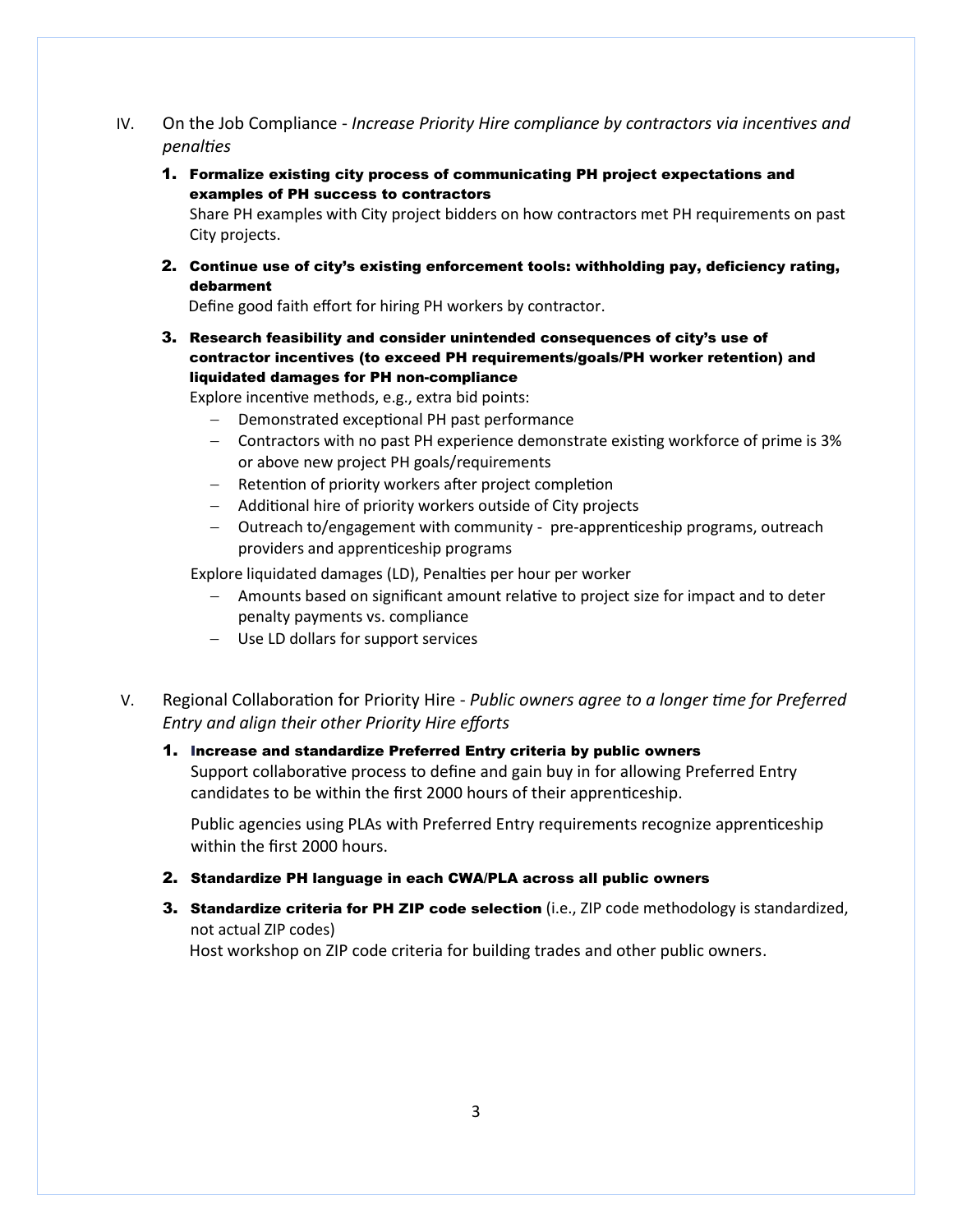# PRIORITY HIRE ADVISORY COMMITTEE (PHAC)

*"Priority Hire is good business, not just a feel-good effort." – PHAC contractor representative* 

#### **BACKGROUND**

This annual report of recommendations for Priority Hire is the second submission by the Priority Hire Advisory Committee (PHAC) to the City of Seattle.

The formation of the PHAC was defined in the January 2015 Priority Hire ordinance passed by the City of Seattle to promote construction training and career opportunities for residents in economically distressed areas in Seattle and King County. The ordinance includes:

- Prioritizing local construction workers living in economically distressed ZIP codes on City public works projects over \$5 million, creating access to training and employment within the construction workforce;
- $-$  Supporting women and people of color to become part of the trained construction workforce, with opportunities for construction careers;
- Requiring a Community Workforce Agreement to supersede union hiring procedures and create better work environments with safety protections and dispute resolution and grievance processes.

The Priority Hire ordinance was the culmination of efforts begun in 2013 by community stakeholders to establish City "community hire" contracting requirements for people living in economically distressed areas of Seattle and King County and aspirational goals for hiring people of color and women in the construction field, followed by passage of City Council Resolution No. 31485 to expand opportunities on Seattle public works projects for those who are historically under-represented.

In May 2015, mayoral appointees representing Community, Contractors (one WMBE firm), Labor, and Training Program providers met for the first time as the Priority Hire Advisory Committee in a day long retreat and agreed on a Priority Hire vision:

- $\boxtimes$  City projects are achieving Priority Hire job placement and retention targets so people of color and women are *getting into and staying in* public works jobs;
- City projects are taking steps to *institutionalize* Priority Hire practice;
- City projects using Priority Hire are *efficient, effective, and meeting their budgets*;
- The City's Priority Hire is *serving as a model* for others.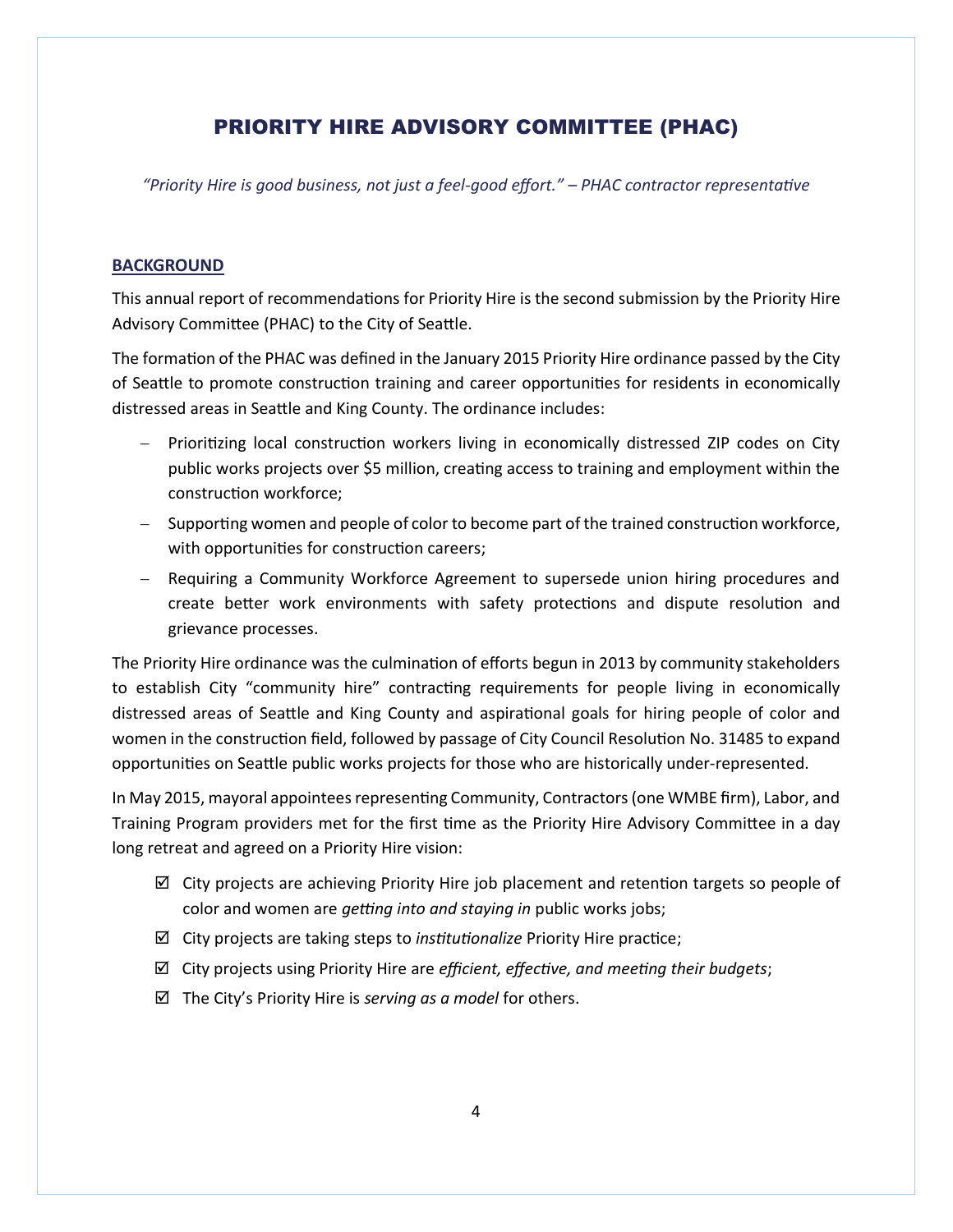#### **PHAC ANALYSIS, GUIDANCE TO DATE AND CITY RESPONSE**

Since its beginning, the PHAC has met with greater frequency than the quarterly meetings required by ordinance. Much time in the first year and a half was devoted to sharing information to create a cross-sector system analysis of factors behind disparate rates of entry, retention and advancement for people of color and women in construction. The three major factors identified in the initial collective analysis (see Appendix A) continue to drive the PHAC's considerations around Priority Hire implementation:

- *1) Insufficient outreach to and/or entry by the target population into the construction pipeline;*
- *2) "Leaks" at all phases of the pipeline (i.e., people of color and women dropping out and/or not succeeding at disparate rates); and*
- *3) Inconsistent policies and processes across all parties involved, i.e., unions, public agencies and construction contractors.*

PHAC delivered its first annual report to the City of Seattle in 2016, with recommendations to the City for furthering Priority Hire goals and systemic change in 2017. In February 2017, PHAC representatives participated in a presentation and dialogue about the annual report recommendations with the City Council's Civil Rights, Utilities, Economic Development & Arts (CRUEDA) Committee, Council members. Subsequently, CRUEDA's chair requested specific recommendations from the PHAC about Priority Hire legislative changes being considered by CRUEDA.

As a result of the iterative and dynamic dialogue among PHAC members and between PHAC and the City between May 2015 and December 2017, PHAC has provided the following program and policy guidance, all of which have been applied, implemented or adopted by the City:

#### PHAC Programmatic Guidance

- a) Selection criteria for City's Priority Hire outreach and training service contracts *City Response: Incorporated into the City's RFP*
- b) Priority Hire referral process improvements
	- *City Response: City participation and staffing support for the Regional Pre-Apprenticeship Collaborative*
- c) Priority Hire incentives and penalties/compliance tools
	- *City Response: Feasibility study on liquidated damages conducted by the City's Finance and Administrative Services Department (FAS), which manages the Priority Hire program*
- d) Regional vision and City role in public owners group to diversify the construction workforce
	- *City Response: City role as a founding member and active participant in the Regional Public Owners group*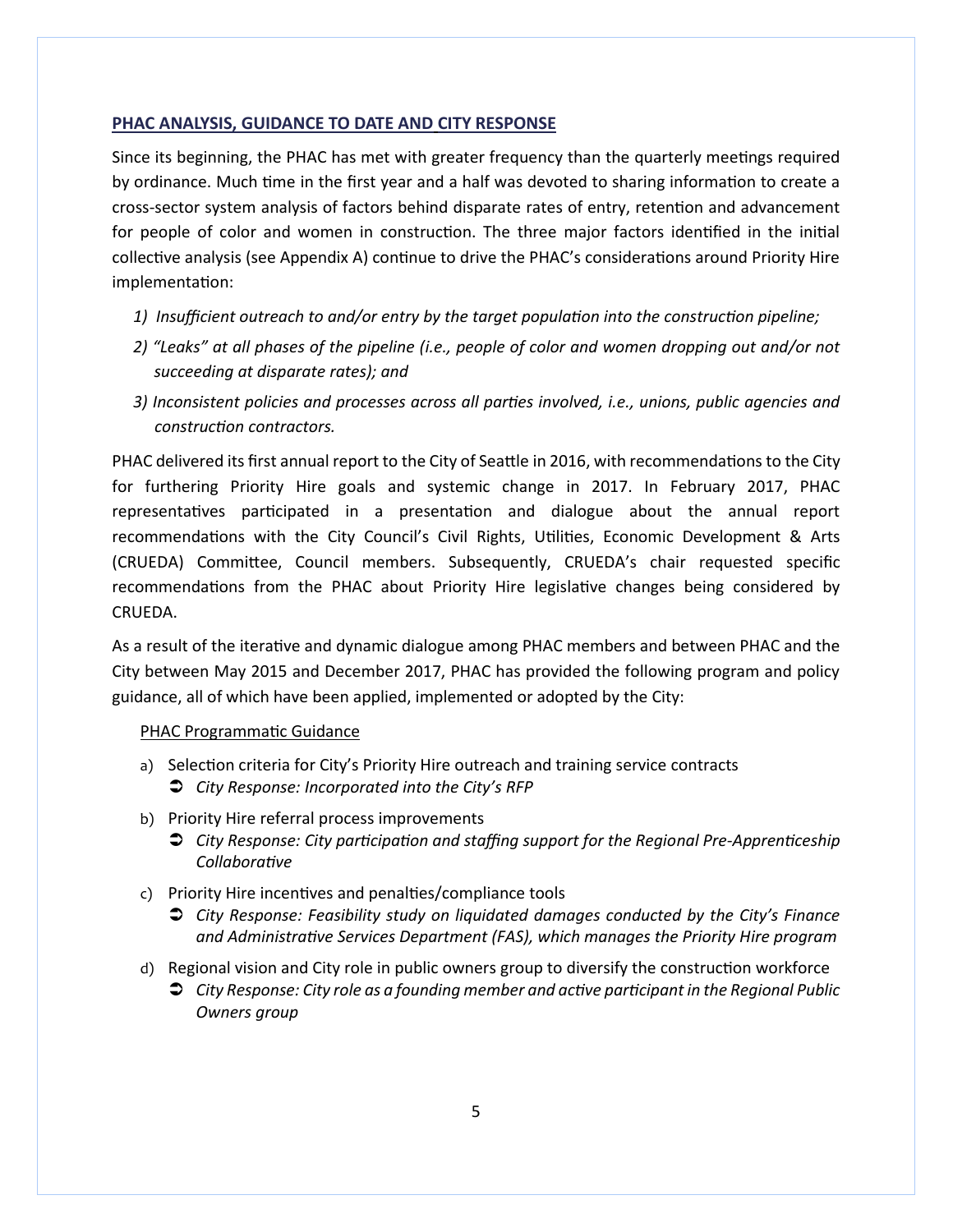#### PHAC Policy Guidance

- e) Change Priority Hire percentage point level requirements in City contracts *City Response: Implemented by FAS*
- f) Reduce number of contractor's core workers (from 5 to 3) to allow for more priority workers
	- *City Response: Passed by City Council*
- g) CWA core worker exemption for open shop contractors is for up to two additional core workers if registered apprentices from PH ZIP codes, and/or woman and/or a person of color and/or a pre-apprenticeship graduate.
	- *City Response: Passed by City Council*
- h) No CWA exemption for small subcontracts at a designated dollar threshold
	- *City Response: City Council vote aligned with PHAC's recommendation to not include a CWA exemption for small subcontracts*

*PHAC Members in action:*



*Jon Green (Left) Michael Woo (right)*



*Karen Dove (Center behind speaker) Pastor Lawrence Willis, Greg Christiensen (right)*



*Outreach Specialist SVI- PACT*

*"When historically underrepresented workers are able to access support services we build equity, greater access to getting on the job, staying on the job [retention] and completion rates."* - PHAC Training representative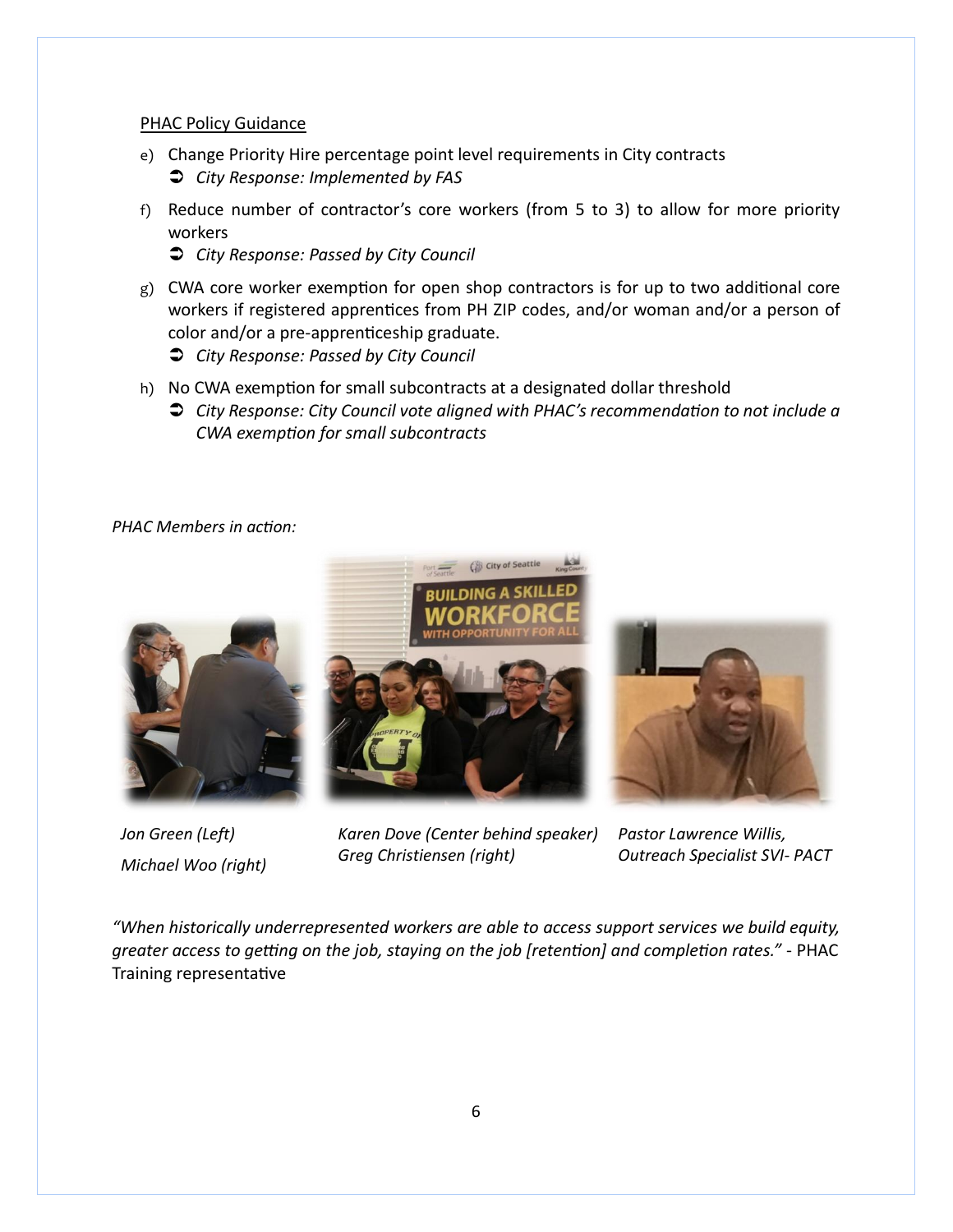#### **PHAC CHALLENGES AND CHANGE**

Defined in the Priority Hire ordinance, the PHAC is intentionally composed of representatives from four significant stakeholder groups. Fulfilling their mandate to provide guidance to the City on Priority Hire's implementation, the PHAC's diverse composition brings both value and challenges to find common ground on tough issues.

During its inaugural retreat, the PHAC developed a collective set of goals and commitments through an operating charter, including consensus-based decision making. Over the course of the PHAC's first two years, the process of exploring acceptable options for those with dissenting views has resulted in most, but not all, decisions made by consensus. In May 2017, at the beginning of new terms and appointment of new members, the PHAC reaffirmed its intent to strive for consensus but added the option of majority-based decisions and documentation of dissenting views and rationale.

During this transition time, the City also made changes to the PHAC's composition, increasing the number of appointees for each of the stakeholder groups from three to four, and looking to ensure that voices of color, representing and personally connected to the communities targeted by Priority Hire, were included. Two seats were created for technical advisors to advise but not participate in PHAC votes. (See Appendix A.) Term lengths were changed from two years to one, with the possibility of re-appointment.

### PRIORITY HIRE IMPLEMENTATION

The implementation of Priority Hire has been underway for almost three years (excluding the Seawall project). The City offers multiple services to-promote Priority Hire's success, including targeted outreach and training contracts, use of compliance tools on City projects, and technical support to contractors and targeted job matching services. 13 City projects have operated under Priority Hire requirements during this time and show increases in work provided to those living in economically distressed ZIP codes, women and people of color (See Priority Hire 2017 Annual Report for detail).

#### **PHAC FRAMEWORK FOR RECOMMENDATIONS**

However, the PHAC recognizes that achieving industrywide culture change is a multi-year effort. The original PHAC recommendations to the City in 2016 identified systemic problems and transformation goals in five major focus areas as shown in the following chart: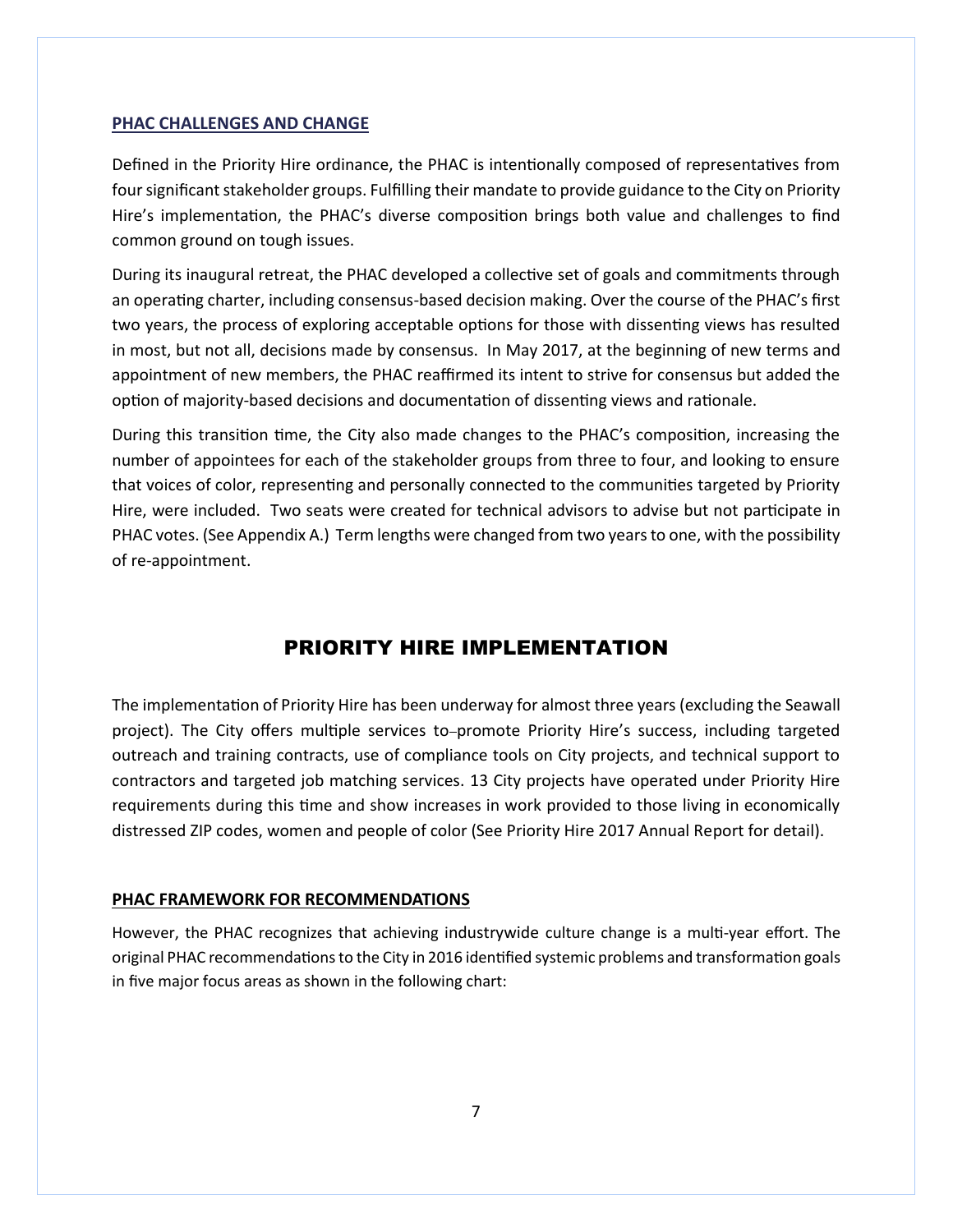| <b>CONSTRUCTION PIPELINE</b>                                                                                                                                                                                                                                                                                                                                                                                                                                                                                                                                                                                                                      | <b>PRIORITY HIRE</b>                                                                                                                                              | <b>GOALS</b>                                                                                                                                                                                                                                                                                                                   |
|---------------------------------------------------------------------------------------------------------------------------------------------------------------------------------------------------------------------------------------------------------------------------------------------------------------------------------------------------------------------------------------------------------------------------------------------------------------------------------------------------------------------------------------------------------------------------------------------------------------------------------------------------|-------------------------------------------------------------------------------------------------------------------------------------------------------------------|--------------------------------------------------------------------------------------------------------------------------------------------------------------------------------------------------------------------------------------------------------------------------------------------------------------------------------|
| <b>ISSUES/CHALLENGES</b>                                                                                                                                                                                                                                                                                                                                                                                                                                                                                                                                                                                                                          | <b>FOCUS AREAS</b>                                                                                                                                                |                                                                                                                                                                                                                                                                                                                                |
| Priority Hire (PH) population doesn't<br>п<br>know about available jobs<br>Some training program criteria excludes<br>PH target population<br>Qualified priority candidates don't<br>always get into apprenticeship training<br>Those recruited for PH are not always<br>ready for jobs<br>Support services & funding may be<br>insufficient to meet need<br>Not enough pre-apprentice graduates to<br>п<br>meet expected demand<br>Lack of pre-apprentice and apprentice<br>٠<br>trainees retained during training<br>Not enough training slots in pre-<br>apprenticeship and sometimes<br>apprenticeship<br>Pre-apprenticeship training may not | I. REACHING<br><b>PRIORITY HIRE</b><br><b>TARGET</b><br><b>POPULATIONS</b><br><b>II. SUFFICIENT</b><br><b>TRAINING &amp;</b><br><b>SUPPORT</b><br><b>SERVICES</b> | A. Adequate/effective outreach and<br>recruitment from Priority Hire zip<br>codes<br>A. Sufficient pre-apprenticeship graduates<br>to meet projected demand<br>B. Increased pre-apprentice/apprentice<br>trainee retention<br>C. Service providers adequately connect<br>people to training, jobs & support<br>services        |
| always adequately prepare individuals<br>Poor treatment of PH workers on the<br>jobsite<br>Lack of coordination/ communication<br>п<br>among key players (unions, training<br>programs, contractors)<br>Lack of career opportunities for<br>jobseekers with construction experience<br>in priority ZIP codes (e.g. unemployed,<br>working in residential or light commercial<br>construction, etc.)<br>Employers bring "core" workers that<br>don't reflect target Priority Hire<br>population                                                                                                                                                    | III. JOB<br><b>ASSIGNMENT</b>                                                                                                                                     | A. Culture change on jobsite resulting in<br>equitable treatment<br>B. Contractors meet/exceed PH goals and<br>requirements<br>C. Contractor's "core" employees<br>reflective of PH target population<br>D. Increased number of PH workers with<br>prior construction experience in family-<br>sustaining construction careers |
| PH workers aren't given equitable<br>$\blacksquare$<br>opportunities for meaningful on-the-job<br>experience<br>Priority Hire workers aren't retained<br>п<br>after job completion<br>Some contractors aren't compliant with<br>$\blacksquare$<br>PH workforce diversity requirements/<br>goals                                                                                                                                                                                                                                                                                                                                                   | IV. ON THE JOB<br><b>COMPLIANCE</b>                                                                                                                               | A. PH workers have equitable opportunity<br>to gain meaningful experience on<br>jobsite<br>B. PH workers retained by contractor<br>after project completion<br>C. Increased compliance by noncompliant<br>contractors                                                                                                          |
| Different policies, goals, processes<br>п<br>among public partners<br>Different policies and processes among<br>п<br>unions & apprentice-ship programs                                                                                                                                                                                                                                                                                                                                                                                                                                                                                            | <b>V. REGIONAL</b><br><b>COLLABORATION</b><br><b>FOR PRIORITY</b><br><b>HIRE</b>                                                                                  | A. Collaborate regionally to diversify the<br>construction workforce for public<br>projects                                                                                                                                                                                                                                    |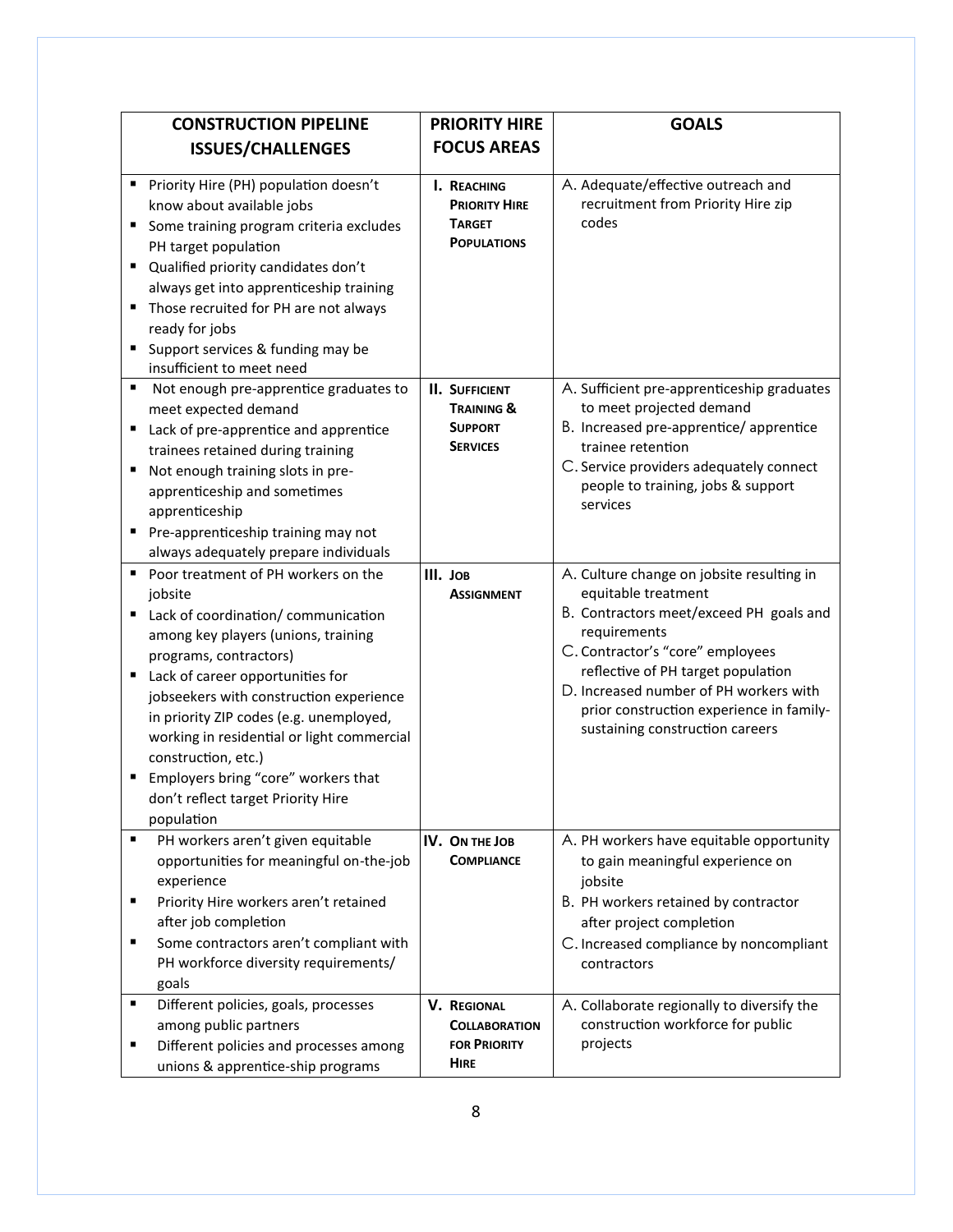The framework continues to serve as the basis for the PHAC's recommendations this year. Within each of the five focus areas, the PHAC identified specific themes and recommended strategies for the City in order to further:

- **Entry into the front end of the pipeline** how to increase the number and better recruit into pre-apprenticeship training and retain them;
- **EXECCES further along the pipeline** how to increase number of people entering apprenticeships;
- **Movement throughout the pipeline** how to retain people from entry through journey level for a career path;
- **Contractor compliance with and/or exceeding PH requirements** and collective action by public owners to preferred entry and alignment of other related efforts.

# PHAC RECOMMENDATIONS FOR 2018

#### I. Reaching Target Populations of Priority Hire

*"We should be building a community construction workforce with shared knowledge and experiences to pass along." "Training needs to be provided for community outreach providers for Priority Hire to create the right expectations." -* PHAC Community representative

Goal: Adequate/effective outreach and recruitment from Priority Hire ZIP codes

#### Recommended for 2018: Increase recruitment into pre-apprenticeship

#### 1. Ensure good upfront screening for enrollment and retention

- Continue/expand performance-based contracts for Priority Hire outreach providers
- Convene a process with appropriate partners (e.g., community, training providers, labor, contractors, etc.) to define a training curriculum for outreach providers? and serves as a resource/provider outreach toolkit for all

#### 2. Increase readiness level of recruits

- Increase City outreach funding for major outreach/marketing campaign
- Define outcomes in City's performance-based contracts for pre- apprenticeship programs & community outreach providers
- Tap existing training/readiness support services

#### 3. Ensure staff throughout pipeline reflect Priority Hire target population

■ Include selection criteria in City RFP/contracts for CBOs with staff/leaders of color and women.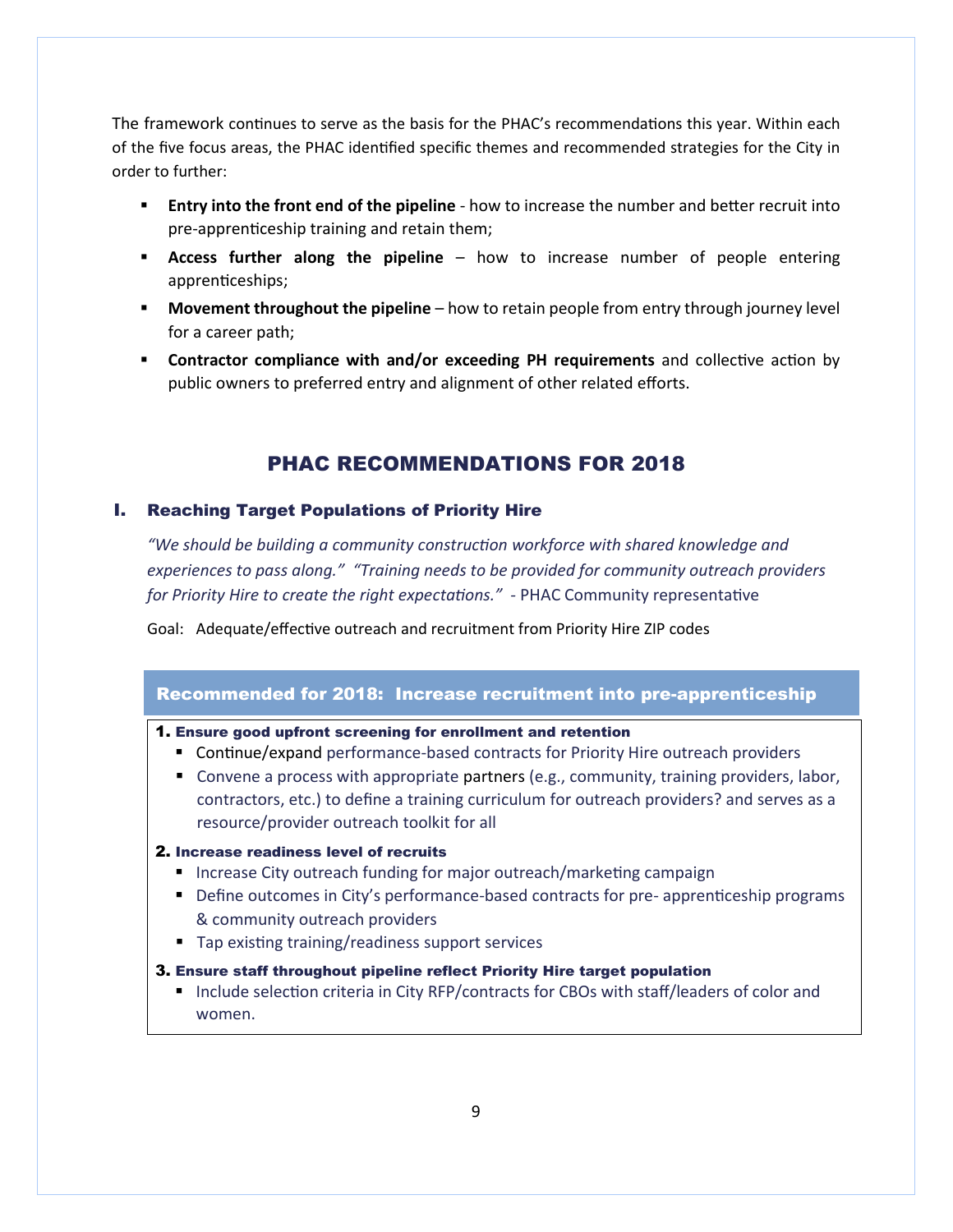#### Recommended for 2017

- Standardize outreach information and perform outreach in multiple community settings
- Encourage collaboration among outreach providers

#### City Action to date

- $-$  Contracts with community providers for outreach
- Connected outreach providers to existing support service resources

#### II. Sufficient Training and Support Services

*"We need to recognize where people from the Priority Hire target populations are starting from and what's needed to help them attain the skill level needed by a contractor…what it is they need to be successful as a Priority Hire worker. We need to help people from PH ZIP codes that are new to construction to get the basics (like what boot camp does for the military) and bring them along through apprenticeship training to journey level status." -* PHAC Community representative

Goals: Sufficient pre-apprenticeship graduates to meet projected demand Increased pre-apprentice/ apprentice trainee retention Service providers adequately connect people to training, jobs & support services

Recommended for 2018: Increase retention in pre-apprenticeship

- 1. Increase support services and targeted case management to assist people from PH ZIP codes to be successful
- 2. Invest in social networks that offer mentoring and support to aid in pre-apprentice retention
	- Provide community support for PH workers throughout pipeline
- 3. Fund training programs with quality training, placement and retention standards and other strategies with demonstrated outcomes

#### Recommended for 2017

#### ■ Fund pre-apprenticeship programs with highest quality standards

- Improve pre-apprenticeship outreach recruitment
- Institute high quality pre-apprenticeship training standards
- Provide support at each transition point in pipeline - long term funding for tracking/supporting person throughout

#### City Action to date

- City investment-to-date of \$1.5M in Priority Hire for outreach and training with ongoing resources available
- Lead the review of regional preapprenticeship training standards with plans to institute in upcoming training contracts
- Support for case management in preapprenticeship contracts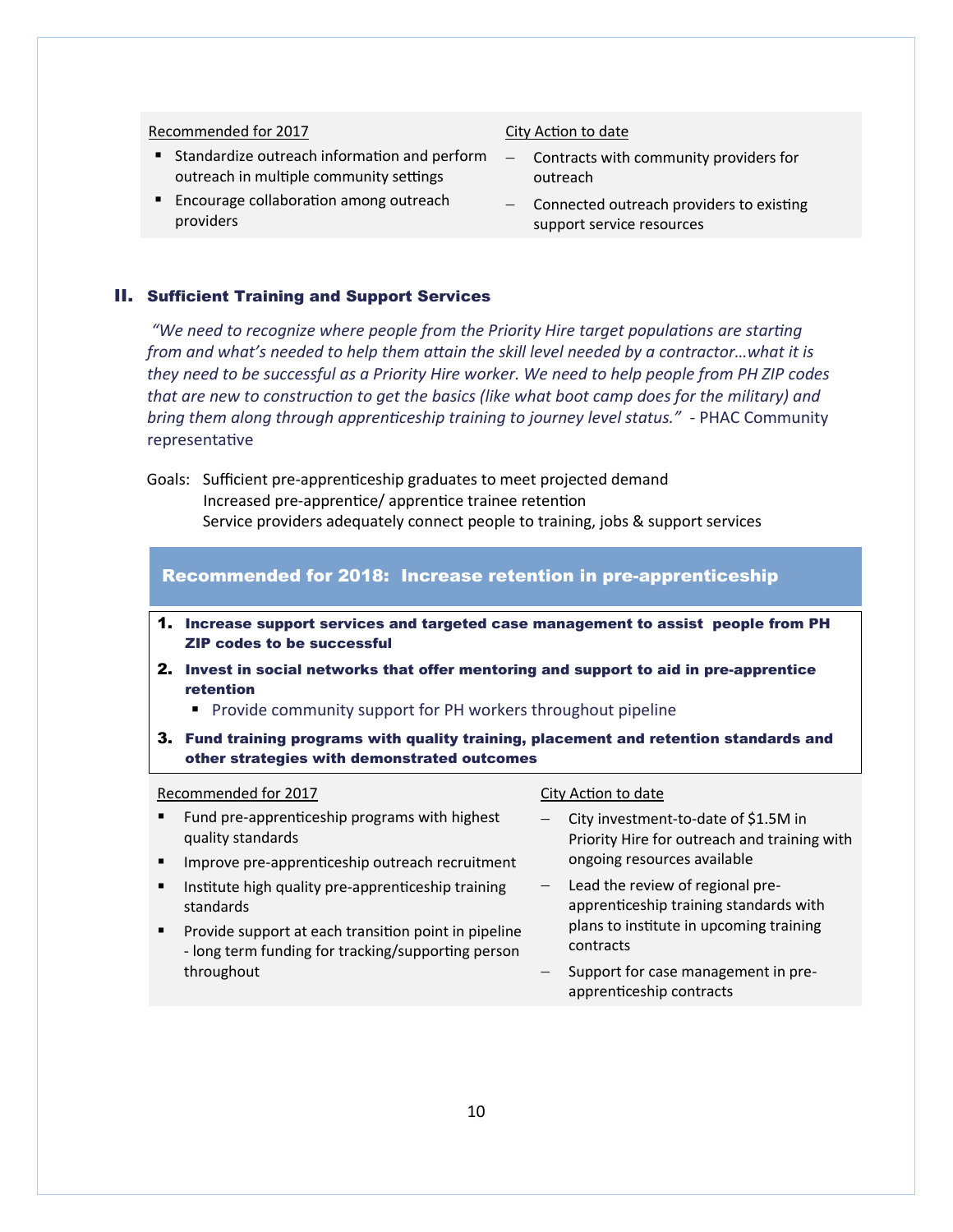#### III. Job Assignment

*"Maybe the apprenticeship and contractor communities could revisit how to do intentional pairings of new apprentices with journey level workers on City Priority Hire projects and have good faith effort language to support it." -* PHAC contractor representative

*"The old model in the trades was for someone new to be helped by the experienced journey level worker. Priority workers need that kind of exposure to be successful, like what a journey level worker offers, but they don't have the connections to someone in the trades or experience on the job. What could help this? Good mentors when someone is starting out at the low level of apprenticeship. The union could play the role of helping to match up newer workers with a journey level worker for their first 6 months of apprenticeship." -* PHAC contractor representative

#### Goals:

- o Culture change on jobsite resulting in equitable treatment
- o Contractors meet/exceed PH goals and requirements
- o Contractor's "core" employees reflective of PH target population
- o Increased number of PH workers with prior construction experience in family-sustaining construction careers

Recommended for 2018: Increase apprentices from Priority Hire ZIP codes; Increase retention from placement to journeying out & increase

- 1. Strengthen wrap around support services for PH individuals
	- Encourage contractor-community based organizations (CBO) relationships to increase recruitment (e.g., for apprenticeships, internships, sponsorship, helper positions, testing in, etc.)
- 2. Explore ways to streamline & prioritize PH applicants for quicker entry into the construction pipeline
- 3. Promote labor & industries requirement for apprenticeship training curriculum on leadership and mentorship
- 4. Increase support services and targeted case management to assist people from PH ZIP codes to be successful

#### Recommended for 2017

- Respectful workplace training to support equitable treatment on the jobsite
- More communication to coordinate Priority Hire efforts among unions, pre-apprenticeship programs & contractors
- Change employer's core workers from 5 to 3 to allow for more priority workers

#### City Action to date

- Monitor jobsites and set clear expectations with contractors for worker treatment and notification of hiring needs
- Convene contractors, pre-apprenticeship program staff, unions and apprenticeship coordinators in the City Joint Administrative Committee and Regional Pre-Apprenticeship Collaborative
- $-$  Liaison function of Job and Training Advisor
- Developed Acceptable Work Site policy clearly outlining unacceptable behavior on City public works jobsites,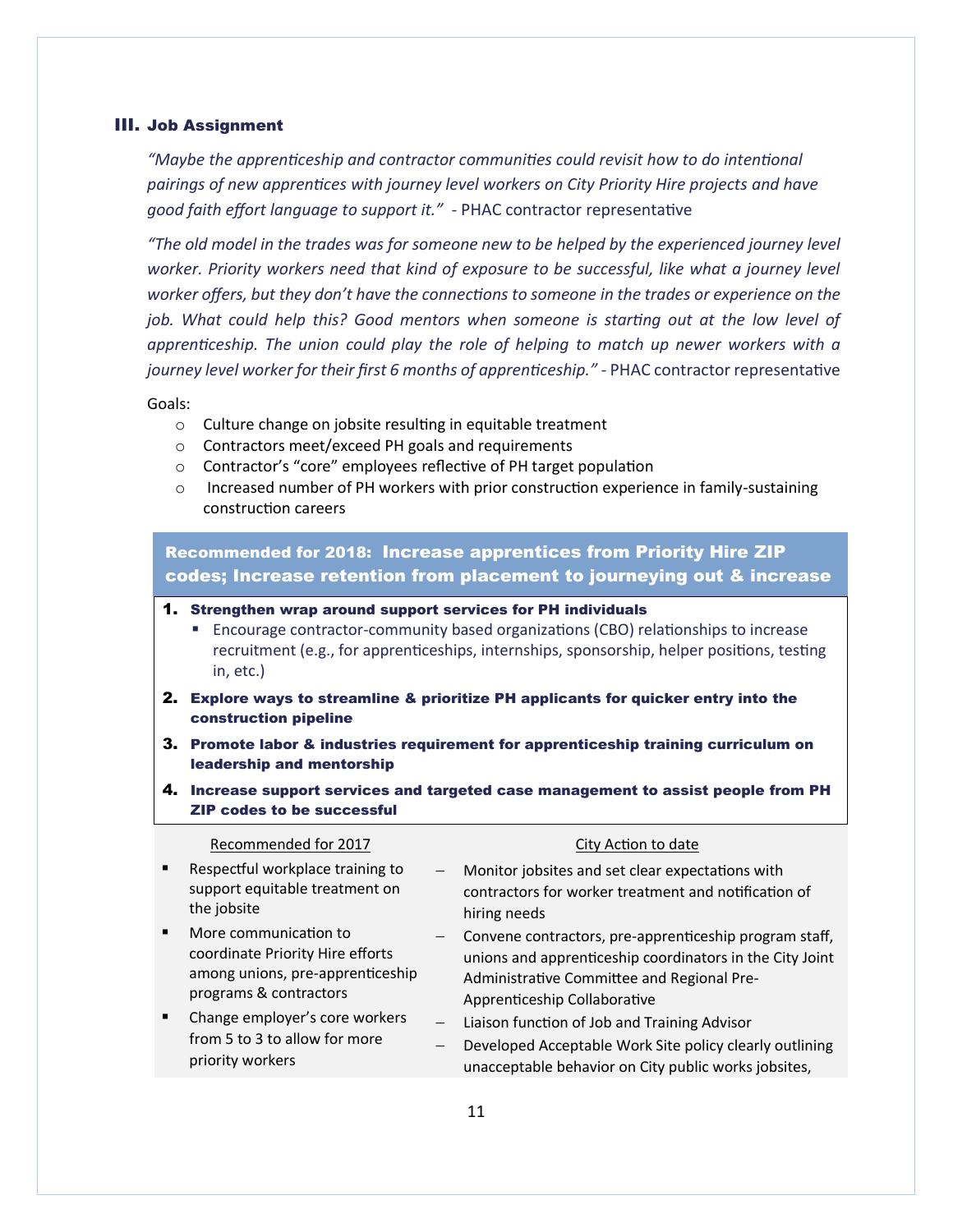| Clear and direct process for     | contractor responsibilities and enforcement               |
|----------------------------------|-----------------------------------------------------------|
| priority jobseekers with         | mechanisms                                                |
| construction experience to enter | - Issued RFP for Acceptable Work Site contractor training |
| construction pipeline            | - Negotiated modification to CWA to reduce core worker    |
|                                  | count from 5 to 3                                         |

#### IV. On the Job Compliance

Goals:

- o PH workers have equitable opportunity to gain meaningful experience on jobsite
- o PH workers retained by contractor after project completion
- o Increased compliance by noncompliant contractors

Recommended for 2018: Increase Priority Hire compliance via incentives & penalties

- 1. Formalize existing City process of communicating PH project expectations and examples of PH success to contractors
	- **EXTERGH EXAMPLERS WITH CITY PROJECT BIDDERS ON HOW CONTRACTORS MET PH** requirements on past City projects
- 2. Continue use of City's existing enforcement tools: withholding pay, deficiency rating, and debarment
	- Define good faith effort for hiring PH workers by contractor

3. Research feasibility and consider unintended consequences of city's use of contractor incentives (to exceed PH requirements/goals/PH worker retention) and liquidated damages for PH non-compliance

- Explore incentive methods, e.g., extra bid points:
	- Demonstrated exceptional PH past performance (Contractors past performance was +3% above PH workforce goals/requirements)
	- Contractors with no past PH experience demonstrate existing workforce of prime is 3% or above new project PH goals/ requirements
	- Retention of priority workers after project completion
	- Additional hire of priority workers outside of City projects
	- Outreach to/engagement with community pre-apprenticeship programs, outreach providers and apprenticeship programs
- Explore liquidated damages (LD), Penalties per hour per worker
	- Amounts based on significant amount relative to project size for impact and to deter penalty payments vs. compliance
	- Use LD dollars for support services

Recommended for 2017

#### City Action to date

- Equitable work distribution/meaningful experience opportunity Priority Hire contractor education, monitoring and enforcement strategies
- Incentivize contractors to retain Priority Hire apprentices for future projects
- Conducted liquidated damages feasibility study
- Penalize contractors for non-compliance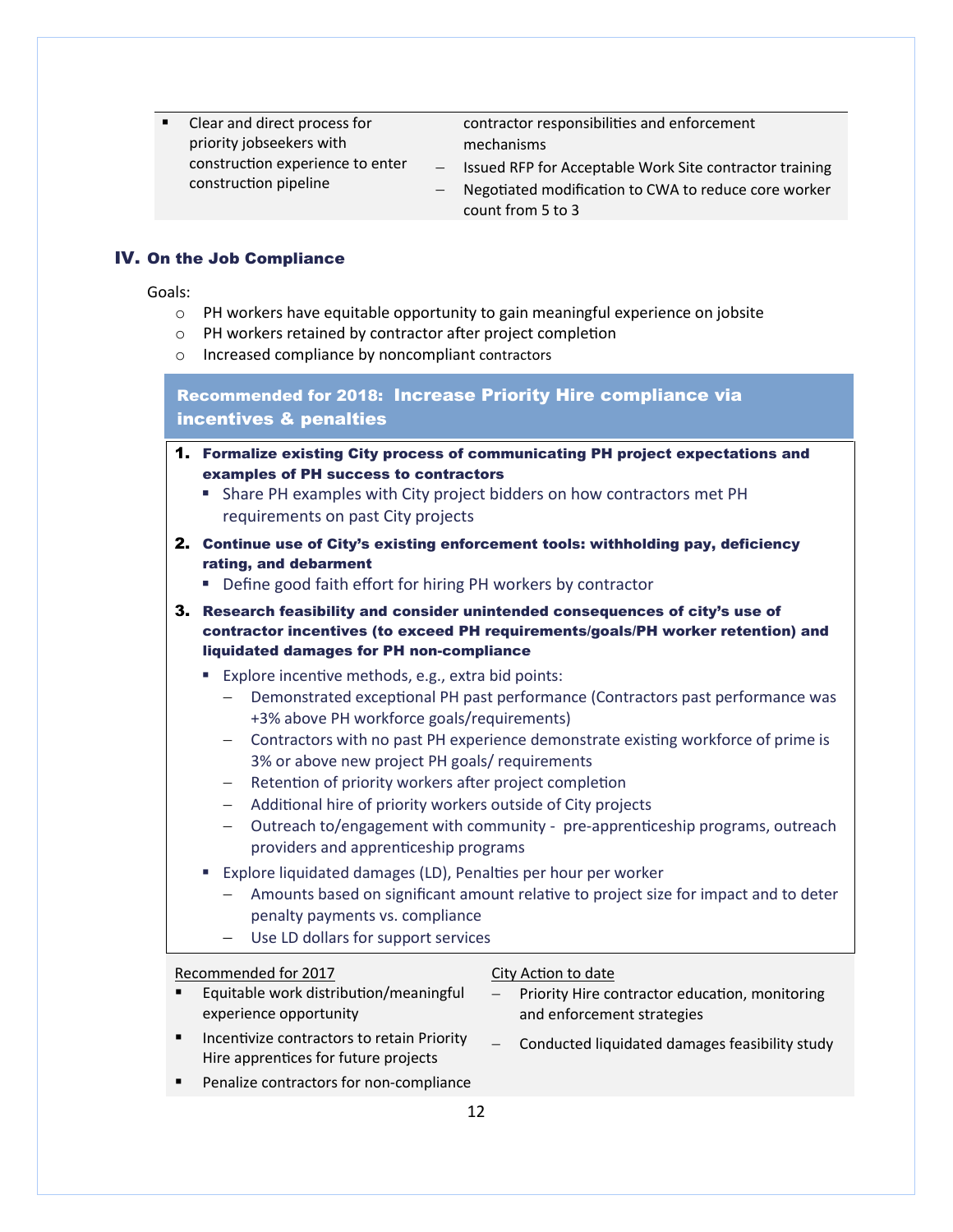#### V. Regional Collaboration for Priority Hire

Goal: Collaborate regionally to diversify the construction workforce for public projects

Recommended for 2018: Public Owners all agree to longer time criteria for preferred entry & align other PH efforts

#### 1. Increase and standardize preferred entry criteria by public owners

- Support collaborative process to define and gain buy in for allowing Preferred Entry candidates to be within the first 2000 hours of their apprenticeship.
- Public agencies using PLAs with Preferred Entry requirements recognize apprenticeship within the first 2000 hours.
- 2. Standardize PH language in each CWA/PLA across all public owners
- **3. Standardize criteria for PH ZIP code selection** (i.e., ZIP code methodology is standardized, not actual ZIP codes)
	- City workshop on ZIP code criteria for building trades and other public owners

#### Recommended for 2017

- 1. Create a public owners' group for collaboration on projects in multiple counties
- 2. Focus on creating equity through a shared commitment of hiring local people of color and women
	- Offer Economic Opportunity: More continuous work/career path for workers
	- Scale up/Expand: Create bigger pool of workers; expand use of CWAs outside public projects
	- Align Efforts and Improve Efficiency*:*  Standardize processes and align investments and workforce strategies
	- Resource*:* Contribute to support construction pipeline/address problems
- 3. Implement by:
	- Create an MOU among owners to commit to creating equity for people of color, women, low-income people
	- Use Results Based Accountability to define shared purpose and approach
	- Use a paid neutral convener to hold partners accountable and commit staffing time and other financial resources
	- $-$  Involve decision makers
	- Define next steps, sharing best practices/model partnering for others
	- Develop political strategy to increase revenue

#### City Action Taken to Date

- Assisted and supported initial and regular joint convening's of public owners including Sound Transit, Port of Seattle, WA State Department of Transportation, King County, City of Tacoma
- Developed public owners vision statement, goals, aligned funding strategies, and work plan
- Convened Apprenticeship Coordinators and union representatives to partner in implementing a more diverse workforce region-wide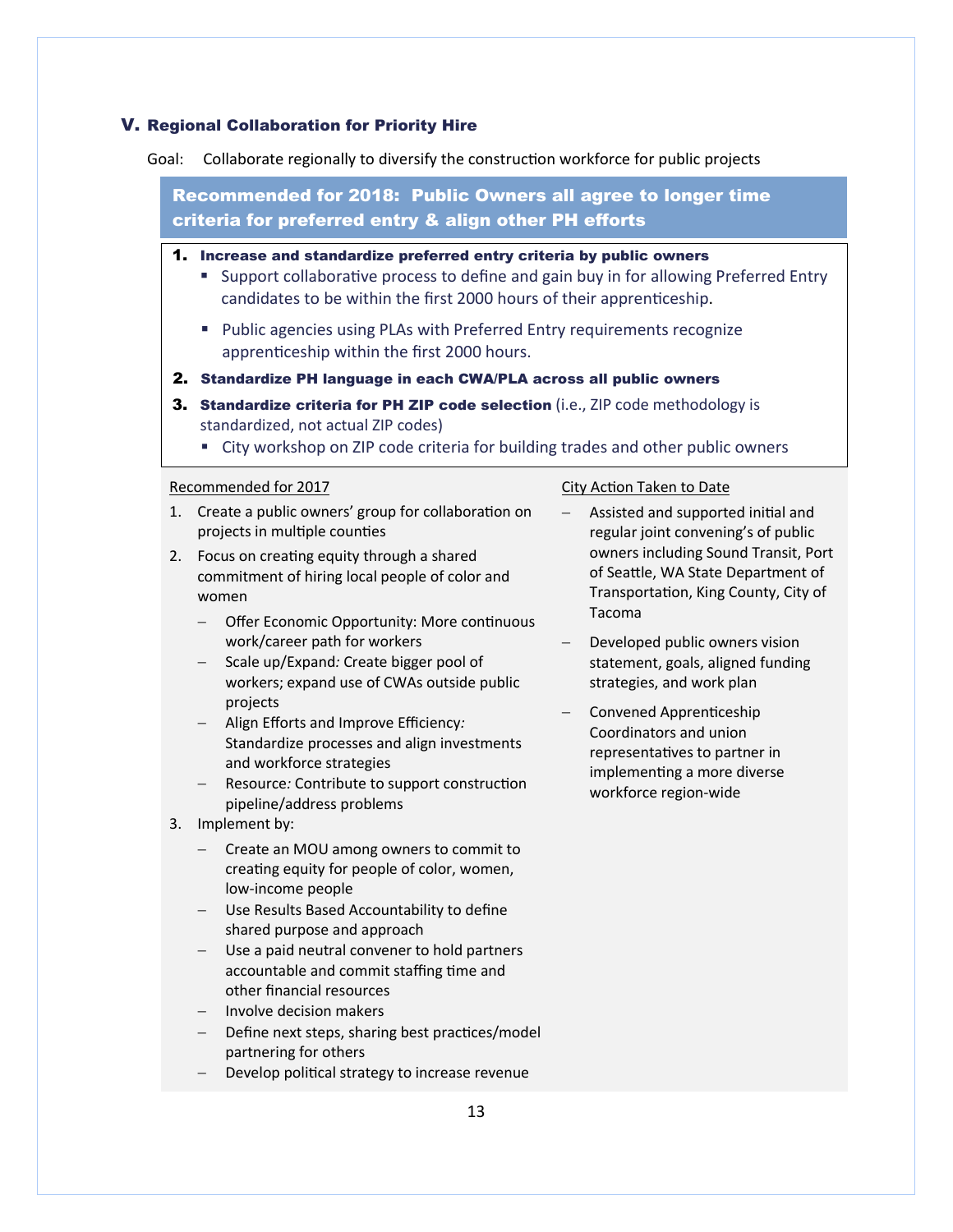# APPENDIX A CONSTRUCTION PIPELINE

*While the construction pipeline from entry to career advancement works for many, People of color (POC) and women historically and currently are underrepresented*



**INSUFFICIENT SUPPLY OF PEOPLE ENTERING REFERRAL PIPELINE** (women/people of color/underrepresented workers in pre-apprenticeship/apprenticeship/journey level)

- o Community doesn't know jobs are available
- $\circ$  Interested people can't get into apprenticeship training (training criteria exclude them)
- o People not ready for jobs
- o Support services not available to help people get into the pipeline
- o Services not coordinated across cities (i.e. drivers relicensing)
- o Non-manual options not available/known

#### • **"LEAKY" PIPELINE**

- o Lack of ready jobs for apprentices
- o People are not a good fit with the realities of the work
- o Support services not available to support people staying in the pipeline
- o Non uniform priority hire dispatch
- $\circ$  Contractors underutilizing women and POC workers on the job site (unequal opportunities)
- o Contractors not creating work environments for women and people of color to retain them and help them advance
- **VARIABLE PRACTICES/PROCESSES MAKE PIPELINE NAVIGATION DIFFICULT** 
	- o Unions not uniformly helping contractors navigate union requirements on priority hire projects
	- o Contractors not uniformly implementing priority hire
	- o Public agencies have varying requirements about workforce diversity goals
	- o Public agencies vary in their enforcement tools/actions
- **INSUFFICIENT JOB AVAILABILITY – SEASONALITY AND CYCLICAL NATURE OF WORK**
- **SYSTEMS NOT WORKING TOGETHER**